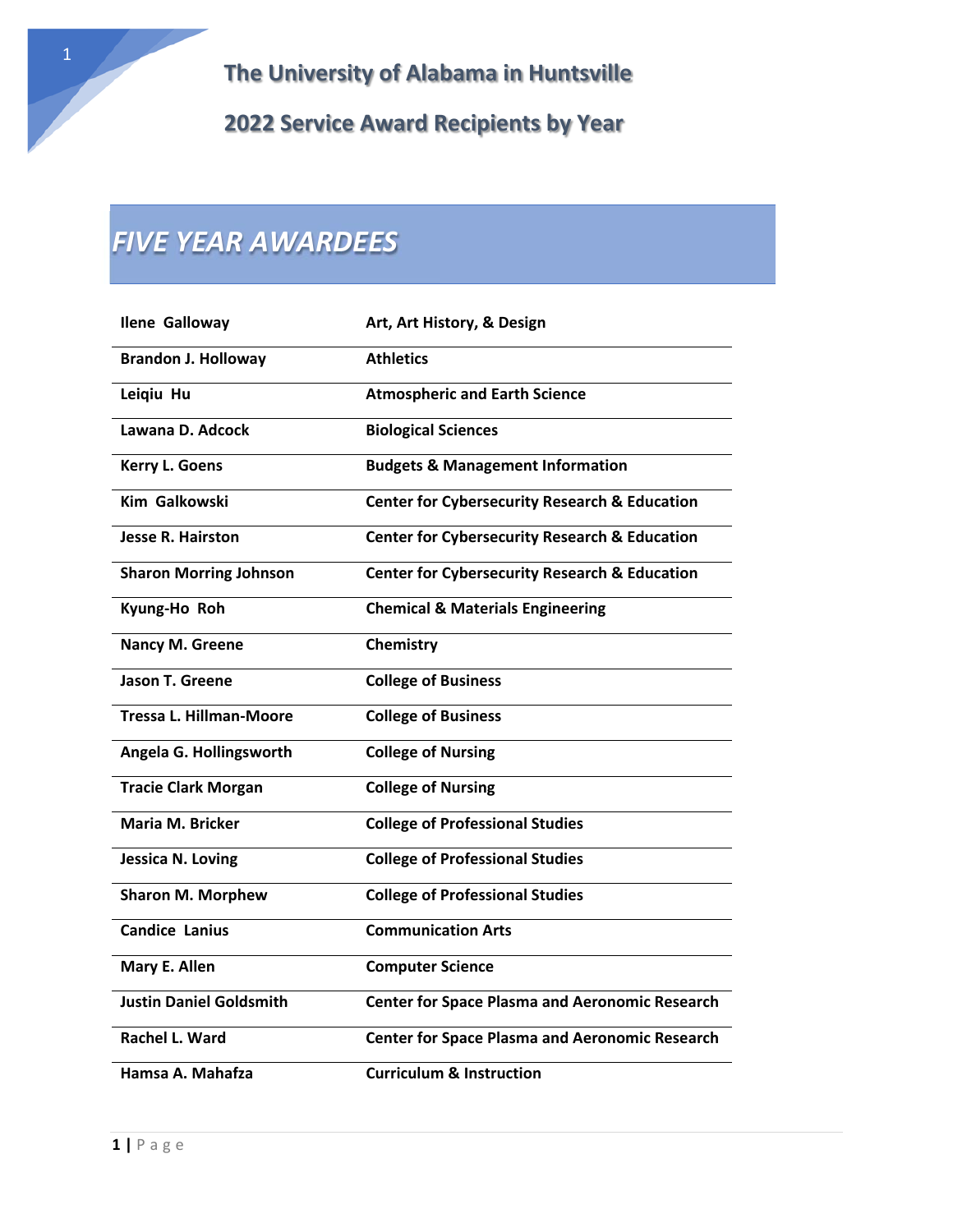### **2022 Service Award Recipients by Year**

| <b>Bevely Brown</b>             | <b>Custodial Services</b>                        |
|---------------------------------|--------------------------------------------------|
| <b>Gail E. Montgomery</b>       | <b>Custodial Services</b>                        |
| <b>Karen E. White</b>           | <b>Early Learning Center</b>                     |
| Colleen W. Noletto              | <b>English</b>                                   |
| <b>Emily C. Adams</b>           | <b>Earth System Science Center</b>               |
| <b>Emil A. Cherrington</b>      | <b>Earth System Science Center</b>               |
| Jeanne Le Roux                  | <b>Earth System Science Center</b>               |
| <b>Amanda M. Markert</b>        | <b>Earth System Science Center</b>               |
| <b>Kel N. Markert</b>           | <b>Earth System Science Center</b>               |
| <b>Rebekke Elisabeth Muench</b> | <b>Earth System Science Center</b>               |
| <b>Deborah Kay Smith</b>        | <b>Earth System Science Center</b>               |
| <b>Ricky L. Dempsey</b>         | <b>Facilities Maintenance</b>                    |
| Michael D. Stapler              | <b>Facilities Maintenance</b>                    |
| Dylan J. Baun                   | <b>History</b>                                   |
| <b>Gina P. Battle</b>           | <b>Honors College</b>                            |
|                                 | <b>Industrial &amp; Systems Engineering and</b>  |
| <b>Ronica Fisk Ondocsin</b>     | <b>Engineering Management</b>                    |
| Sheila C. Holt                  | <b>Institute for Science Education</b>           |
| LeShell D. Smith                | <b>Institute for Science Education</b>           |
| <b>Ginny D. Cockerill</b>       | <b>Institutional Research &amp; Assessment</b>   |
| Eric S. Imsand                  | <b>Information Technology and Systems Center</b> |
| <b>Abdelhak Marouane</b>        | <b>Information Technology and Systems Center</b> |
| <b>Sherry Leigh Sinclair</b>    | <b>Information Technology and Systems Center</b> |
| <b>Taylor M. Wright</b>         | <b>Information Technology and Systems Center</b> |
| <b>Ryan T. Conners</b>          | Kinesiology                                      |
| <b>William Doug Bolden</b>      | Library                                          |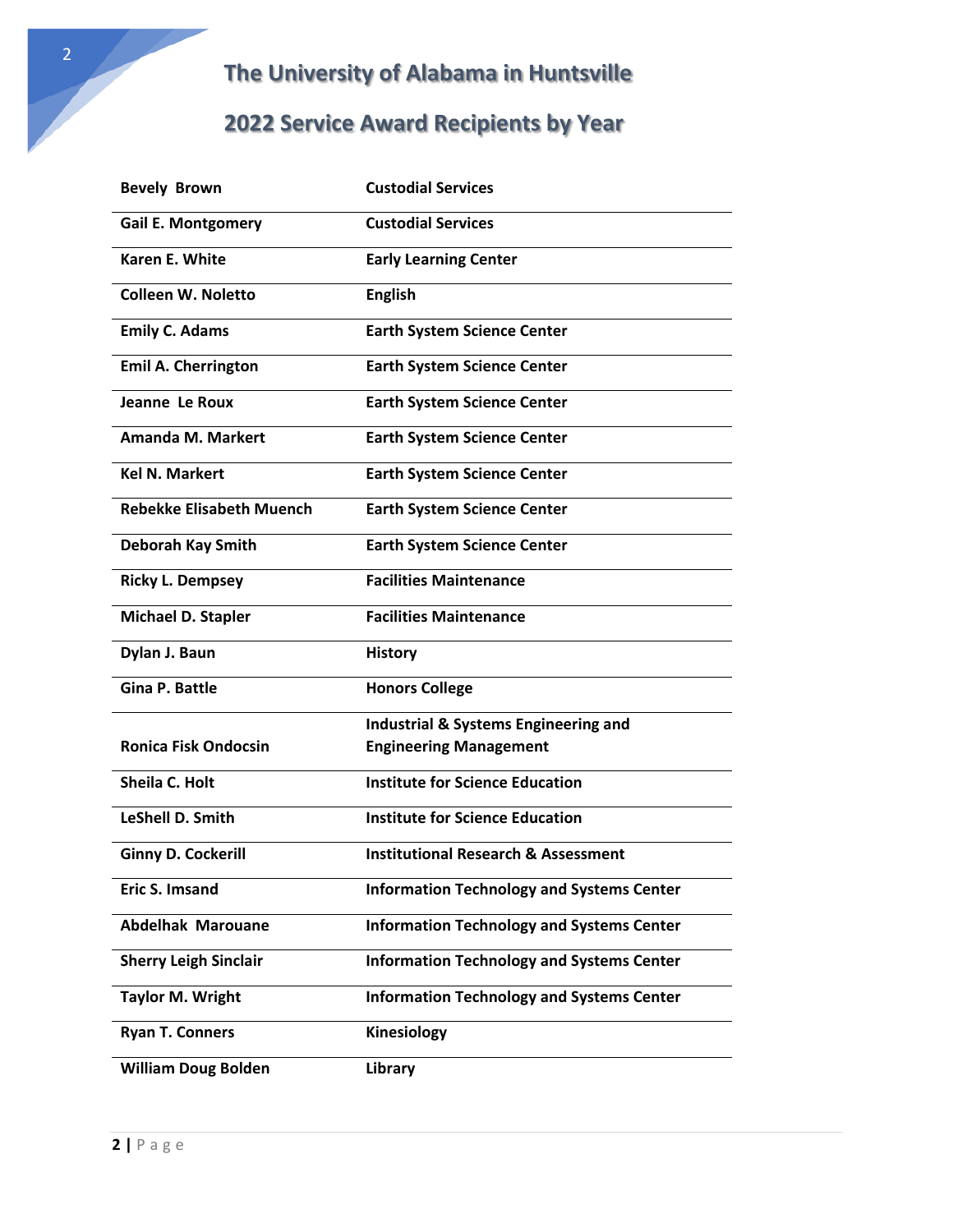| Reagan L. Grimsley               | Library                                          |
|----------------------------------|--------------------------------------------------|
| Siroj Kansakar                   | <b>Mathematical Sciences</b>                     |
| <b>David Fikes</b>               | <b>Mechanical and Aerospace Engineering</b>      |
| <b>Karessa Marie Acosta Lee</b>  | <b>Office of Diversity, Equity and Inclusion</b> |
| <b>Christopher C. Smith</b>      | <b>Office of Diversity, Equity and Inclusion</b> |
| <b>Kathryn McAllister Holley</b> | <b>Office of Financial Aid</b>                   |
| <b>Rhonda Renee Beddingfield</b> | <b>Office of Sponsored Programs</b>              |
| Nickolas Old                     | <b>Office of Proposal Development</b>            |
| Jonathan M. Bishop               | <b>Public Safety</b>                             |
| <b>Roger Allen Simmons</b>       | <b>Public Safety</b>                             |
| Gary A. Burns                    | <b>Purchasing</b>                                |
| <b>Tammy E. Jones</b>            | <b>Records &amp; Registrations</b>               |
|                                  | <b>Rotorcraft Systems Engineering and</b>        |
| Casey L. Calamaio                | <b>Simulation Center</b>                         |
|                                  | <b>Rotorcraft Systems Engineering and</b>        |
| Jonathan A. Patrick              | <b>Simulation Center</b>                         |
| <b>Jimmy Zhiming Zhou</b>        | <b>Office of Internal Audit</b>                  |
| Martin P.J. Duffy                | <b>Systems Management and Production Center</b>  |
| <b>Renee Kidney</b>              | <b>Systems Management and Production Center</b>  |
| <b>Katherine Esther Klepper</b>  | <b>Systems Management and Production Center</b>  |
| <b>Andrew D. Webb</b>            | <b>Systems Management and Production Center</b>  |
| Amy G. Guerin                    | <b>Theatre</b>                                   |
|                                  | <b>Office of the President for University</b>    |
| <b>Margaret Searcy Hale</b>      | <b>Advancement</b>                               |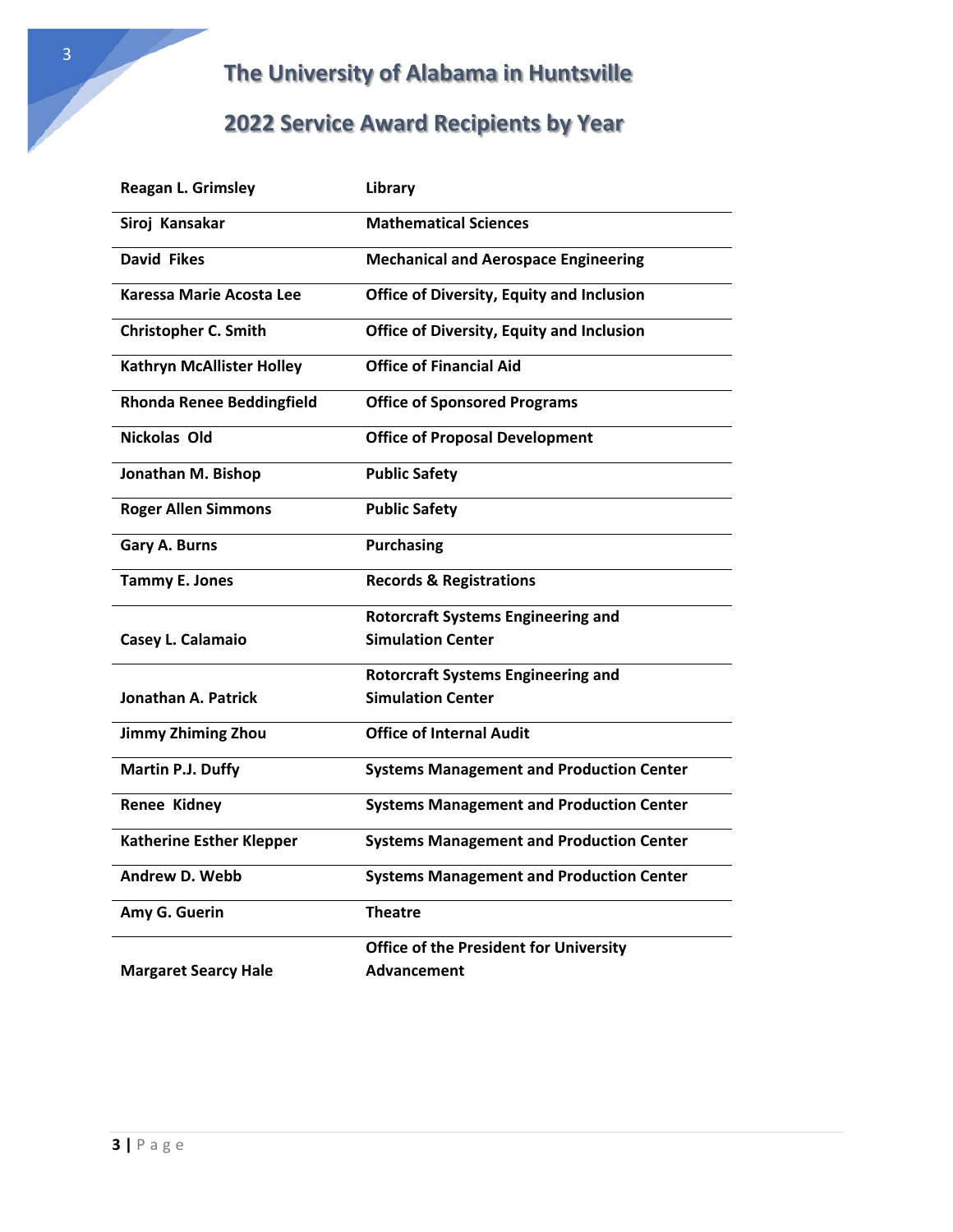## *TEN YEAR AWARDEES*

| <b>Henry C. Alewine</b>             | <b>Accounting</b>                           |
|-------------------------------------|---------------------------------------------|
| <b>Wei-Cheng Milton Shen</b>        | <b>Accounting</b>                           |
| <b>Kenneth T. Flatt</b>             | <b>Athletics</b>                            |
| <b>Alicia Callis</b>                | <b>Budgets &amp; Management Information</b> |
| <b>Mark Douglas Massey</b>          | <b>Budgets &amp; Management Information</b> |
| <b>Jacob Edward Kerstiens</b>       | <b>College of Engineering</b>               |
| <b>Bonnie L. Lioce</b>              | <b>College of Nursing</b>                   |
| Sandra K. Sommerkamp                | <b>College of Nursing</b>                   |
| <b>Carly Capello</b>                | <b>College of Professional Studies</b>      |
| <b>Whitney W. Meade</b>             | <b>Curriculum &amp; Instruction</b>         |
| Larry Calloway                      | <b>Custodial Services</b>                   |
| Joseph P. Conway                    | <b>English</b>                              |
| <b>Chad A. Thomas</b>               | <b>English</b>                              |
| Ryan P. Weber                       | <b>English</b>                              |
| <b>Timothy A. Coleman</b>           | <b>Earth System Science Center</b>          |
| Linda L. Clugstone                  | <b>Graduate School</b>                      |
| Natalie B. Gilliam                  | <b>Institute for Science Education</b>      |
| Terri W. Johnson                    | <b>Mathematical Sciences</b>                |
| <b>Donald Keith Hollingsworth</b>   | <b>Mechanical and Aerospace Engineering</b> |
| Sarma L. Rani                       | <b>Mechanical and Aerospace Engineering</b> |
| <b>Gwendel Roquel Moffett-Deere</b> | <b>Office of Sponsored Programs</b>         |
| <b>Etta J. Pettis</b>               | <b>Office of Information Technology</b>     |
| <b>Walter B. Turner</b>             | <b>Public Safety</b>                        |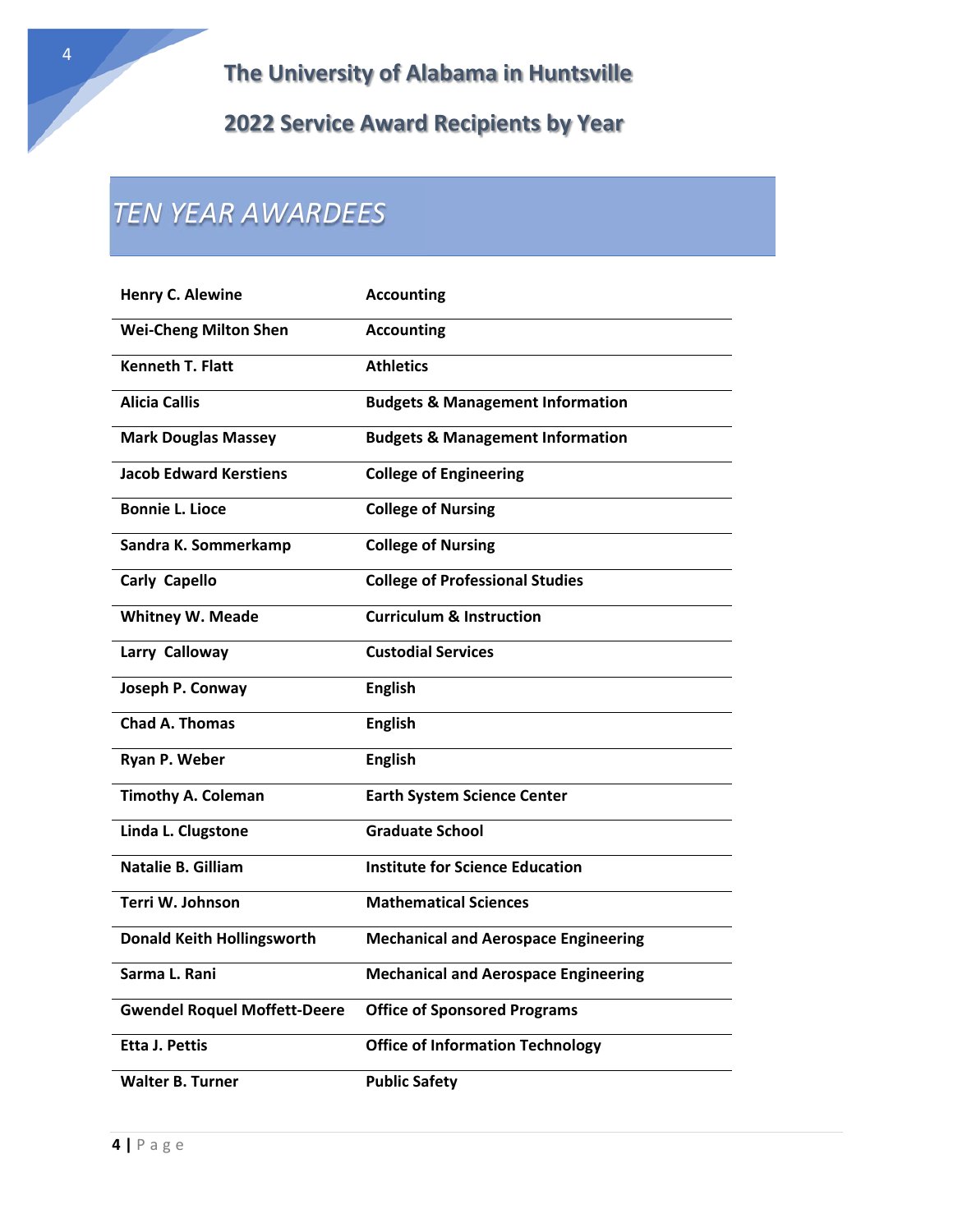#### **2022 Service Award Recipients by Year**

| <b>Amber Nicole Adcock</b>      | <b>Records &amp; Registrations</b>              |
|---------------------------------|-------------------------------------------------|
| <b>Drew M. Hamilton</b>         | <b>Research Information Systems</b>             |
|                                 | <b>Rotorcraft Systems Engineering and</b>       |
| <b>Kari Ellen Morris</b>        | <b>Simulation Center</b>                        |
|                                 | <b>Rotorcraft Systems Engineering and</b>       |
| <b>Richard K. Nagel</b>         | <b>Simulation Center</b>                        |
| Jennifer H. Bishop              | <b>Systems Management and Production Center</b> |
| <b>Thomas A. Doss</b>           | <b>Systems Management and Production Center</b> |
| <b>Karsten L. Lowe</b>          | <b>Systems Management and Production Center</b> |
| <b>Corey Jacob Montgomery</b>   | <b>Systems Management and Production Center</b> |
| <b>Meredith Jillian Prueitt</b> | <b>Systems Management and Production Center</b> |
| Carolyn L. Pryor                | <b>Systems Management and Production Center</b> |
| <b>Susan A. Solomon</b>         | <b>Systems Management and Production Center</b> |
| <b>Mark A. Strong</b>           | <b>Systems Management and Production Center</b> |
| <b>Justin B. Thomas</b>         | <b>Systems Management and Production Center</b> |
| <b>Thomas Nelson White</b>      | <b>Systems Management and Production Center</b> |
| <b>Amber N. McPhail</b>         | <b>Student Health Center</b>                    |
| <b>Kristen Nicole Thompson</b>  | <b>Student Success Center</b>                   |

### *FIFTEEN YEAR AWARDEES*

| Robert C. Leonard              | <b>Accounting &amp; Financial Reporting</b> |
|--------------------------------|---------------------------------------------|
| <b>Jose A. Betancourt</b>      | Art, Art History, & Design                  |
| Hunter L. Royer                | <b>Athletics</b>                            |
| <b>Whitney M. Keelon</b>       | <b>Budgets &amp; Management Information</b> |
| <b>Mallory Garner Spragins</b> | <b>Charger Union</b>                        |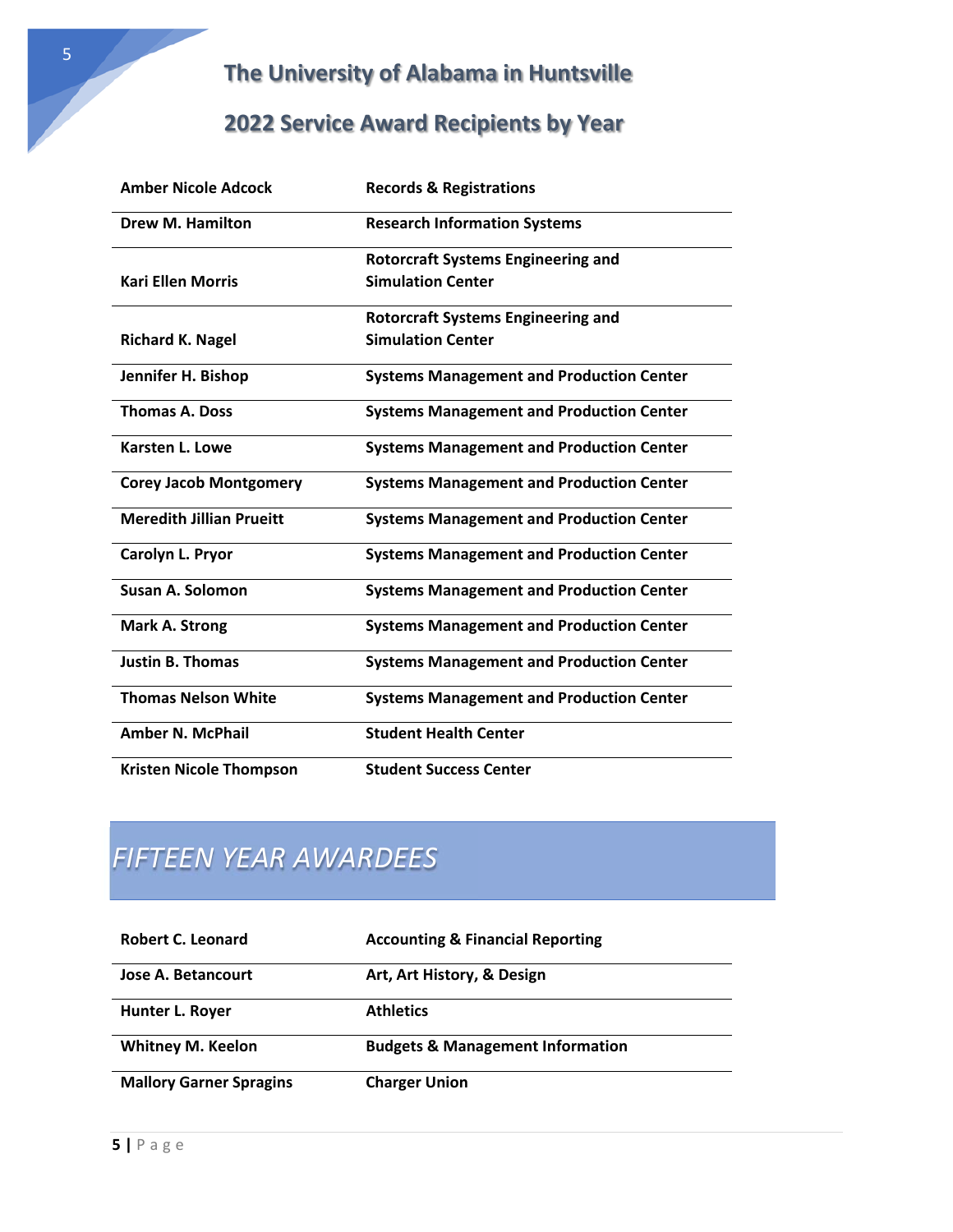### **2022 Service Award Recipients by Year**

| Luolan Huang                     | <b>College of Business</b>                      |
|----------------------------------|-------------------------------------------------|
| Seth H. Wilhite                  | <b>College of Business</b>                      |
| <b>Ellise D. Adams</b>           | <b>College of Nursing</b>                       |
| <b>Tammy Clemmons</b>            | <b>College of Nursing</b>                       |
| Haley M. Hoy                     | <b>College of Nursing</b>                       |
| Louise C. O'Keefe                | <b>College of Nursing</b>                       |
| Carol D. Reeve                   | <b>College of Nursing</b>                       |
| Angela J. Balla                  | <b>English</b>                                  |
| Eric D. Smith                    | <b>English</b>                                  |
| Joshua D. Sisco                  | <b>Earth System Science Center</b>              |
| Daniel A. Butler                 | <b>Facilities Maintenance</b>                   |
| <b>Wendy L. Williamson-Jones</b> | <b>Human Resources</b>                          |
| Dongsheng Wu                     | <b>Mathematical Sciences</b>                    |
| <b>Christopher D. Ragsdale</b>   | Music                                           |
| Jerome A. Rassier                | <b>Office of Information Technology</b>         |
| David M. Lineberry               | <b>Propulsion Research Center</b>               |
| <b>Scott J. Malcolm</b>          | <b>Public Safety</b>                            |
|                                  | <b>Rotorcraft Systems Engineering and</b>       |
| Douglas H. Huie                  | <b>Simulation Center</b>                        |
| <b>William J. Carr</b>           | <b>Systems Management and Production Center</b> |
| Joshua A. Coad                   | <b>Systems Management and Production Center</b> |
| Joseph D. Henderson              | <b>Systems Management and Production Center</b> |
| <b>Christie L. Hunter</b>        | <b>Systems Management and Production Center</b> |
|                                  | Office of the Vice President for Research &     |
| <b>Thomas M. Koshut</b>          | <b>Economic Development</b>                     |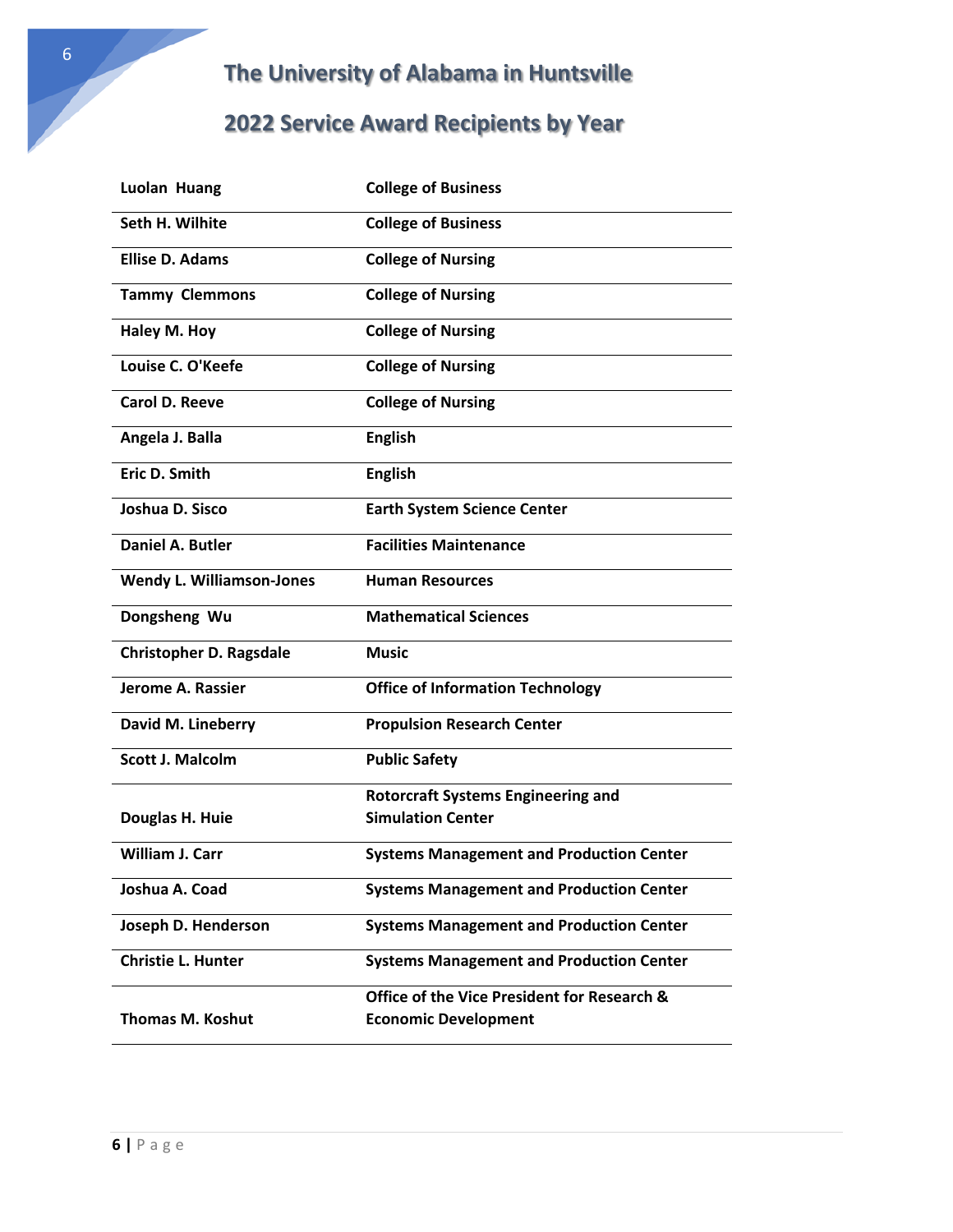## *TWENTY YEAR AWARDEES*

| Udaysankar S. Nair            | <b>Atmospheric and Earth Science</b>                  |
|-------------------------------|-------------------------------------------------------|
| <b>Brandy L. Nicholson</b>    | <b>Budgets &amp; Management Information</b>           |
| Mary C. Snow                  | Chemistry                                             |
| <b>Bernhard Wg Vogler</b>     | Chemistry                                             |
| <b>Evgeny N. Kuznetsov</b>    | <b>Center for Space Plasma and Aeronomic Research</b> |
| James D. Foreman              | <b>College of Engineering</b>                         |
| Linda F. Jordan               | <b>Custodial Services</b>                             |
| Aleksandar Milenkovic         | <b>Electrical and Computer Engineering</b>            |
| Seong-Moo Yoo                 | <b>Electrical and Computer Engineering</b>            |
| <b>Heather A. Cross</b>       | <b>English</b>                                        |
| Roy W. Spencer                | <b>Earth System Science Center</b>                    |
| <b>Yeging Bao</b>             | <b>Management and Marketing</b>                       |
| Xiaotong Li                   | <b>Information Systems</b>                            |
| Wai Y. Mok                    | <b>Information Systems</b>                            |
| Hong Lin                      | <b>Information Technology and Systems Center</b>      |
| <b>Gretchen L. Pangle</b>     | <b>Information Technology and Systems Center</b>      |
| John L. Drost                 | Library                                               |
| A. Elizabeth Bowman           | <b>Mathematical Sciences</b>                          |
| Woodonna M. Deerman           | <b>Office of Sponsored Programs</b>                   |
| Joyce S. Bailey               | <b>Office of Information Technology</b>               |
| Anthony J. Wenden             | <b>Office of Information Technology</b>               |
| <b>Massimiliano Bonamente</b> | <b>Physics</b>                                        |
| Steven B. Law                 | <b>Systems Management and Production Center</b>       |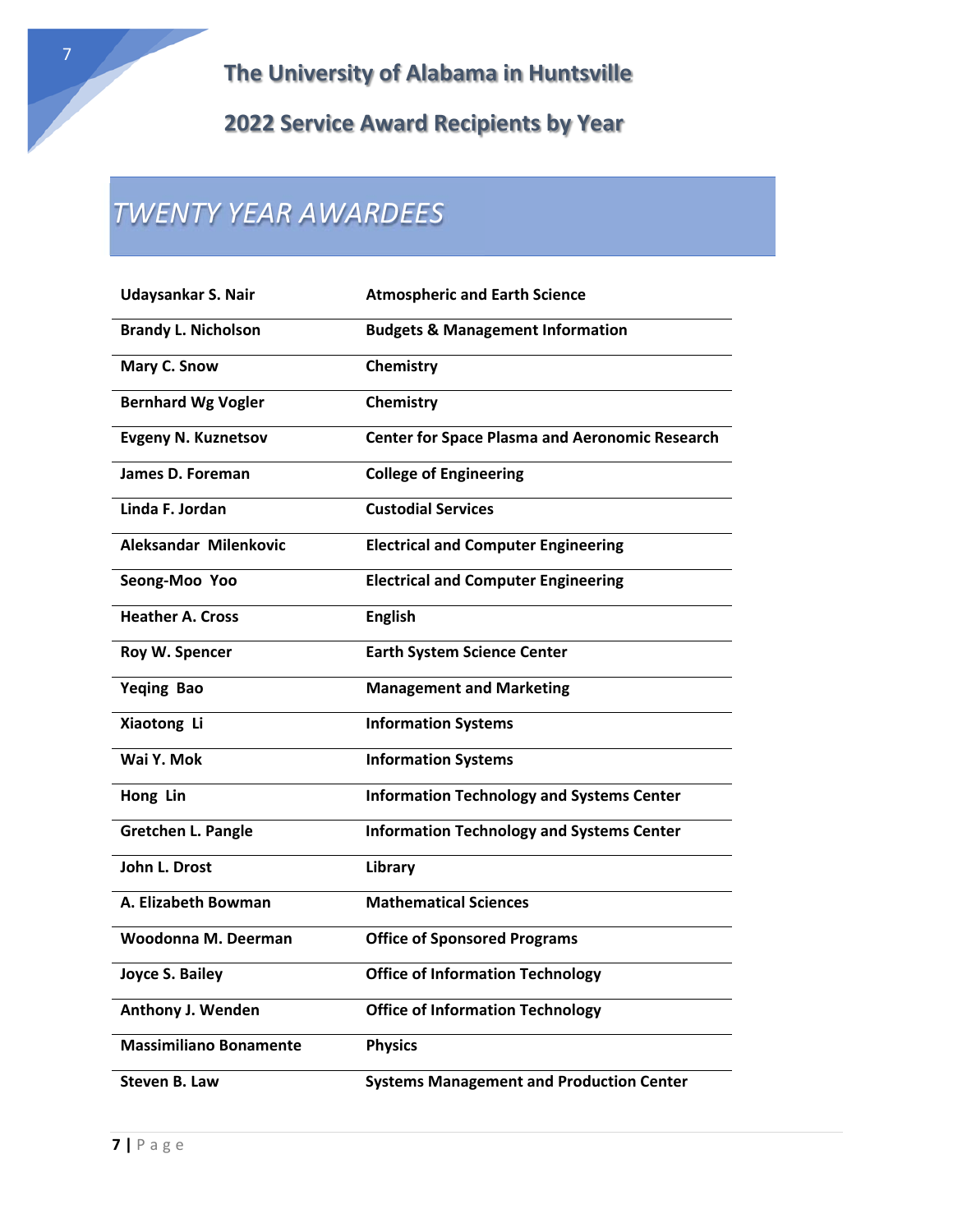#### **2022 Service Award Recipients by Year**

| John R. Massey            | <b>Systems Management and Production Center</b> |
|---------------------------|-------------------------------------------------|
| <b>Ronald G. Jennings</b> | <b>Systems Management and Production Center</b> |
| Jacqulyn F. Kennedy       | <b>Systems Management and Production Center</b> |

## *TWENTY‐FIVE YEAR AWARDEES*

| <b>Keith Tyson Jones</b> | Art, Art History, & Design                             |
|--------------------------|--------------------------------------------------------|
| <b>Sharon W. Casto</b>   | <b>Athletics</b>                                       |
| Chih Y. Loo              | <b>Budgets &amp; Management Information</b>            |
| Laura E. Mann            | <b>College of Nursing</b>                              |
| Kathryn A. Hosch         | <b>College of Professional Studies</b>                 |
| <b>Matthew R. Smith</b>  | <b>Information Technology and Systems Center</b>       |
| <b>William D. Eskew</b>  | <b>Systems Management and Production Center</b>        |
| Debra L. Raney           | <b>Office of the Vice President of Student Affairs</b> |

## *THIRTY YEAR AWARDEES*

| <b>Melanie C. Newby</b>   | <b>Accounting &amp; Financial Reporting</b>           |
|---------------------------|-------------------------------------------------------|
| <b>Michael S. Briggs</b>  | <b>Center for Space Plasma and Aeronomic Research</b> |
| <b>Dennis E. Buechler</b> | <b>Earth System Science Center</b>                    |
| <b>Elizabeth M. Rose</b>  | Library                                               |
| <b>Robert Frederick</b>   | <b>Propulsion Research Center</b>                     |